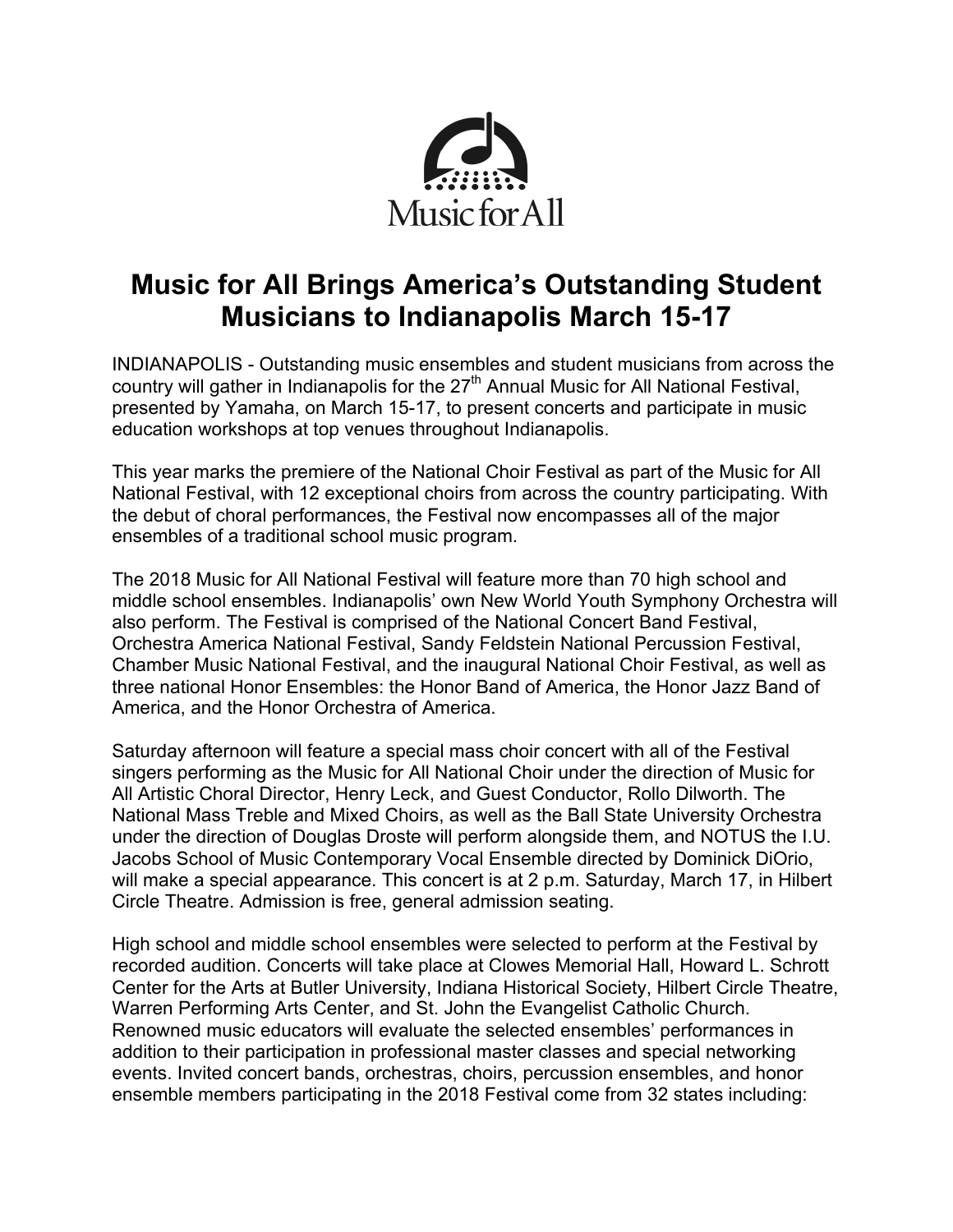Alabama, Arizona, California, Colorado, Florida, Georgia, Illinois, Indiana, Kansas, Kentucky, Louisiana, Maryland, Massachusetts, Minnesota, Mississippi, Missouri, Nebraska, Nevada, New Jersey, New Mexico, New York, North Carolina, Ohio, Oklahoma, Pennsylvania, South Carolina, Tennessee, Texas, Utah, Virginia, Washington, and Wisconsin.

The Festival week kicks off with the Indianapolis School Music Festival on Wednesday, March 14, hosted by Broad Ripple High School. Music for All is committed to school music in its hometown of Indianapolis and provides evaluators, clinicians, and support for this Festival for bands, choirs, and orchestra from Indianapolis Public Schools.

In its  $27<sup>th</sup>$  year, the Festival continues to expand and thrive as an annual program of Music for All, one of the nation's largest and most influential organizations in support of music education. "The non-competitive atmosphere of the festival provides a place for growth, cooperative encouragement, and mutual respect," says Debbie Laferty Asbill, Vice President of Marketing and Communications at Music for All. "The ensembles are free to stretch themselves, reach for new heights, and strive for innovation, growth, and excellence. The Music for All National Festival is a key pillar of how we advocate for music education in schools by shining a national spotlight on the levels of excellence being achieved by young musicians."

#### **Festival Honor Ensembles**

Three honor ensembles bring student musicians from different schools across the nation, selected by audition to rehearse and perform together.

The Honor Orchestra of America and Jazz Band of America will perform a shared concert at 8 p.m. Friday, March 16, in Clowes Memorial Hall. Larry J. Livingston, Chairman of the Conducting Department of the Thornton School of Music at the University of Southern California, will conduct the Honor Orchestra of America. The Jazz Band of America will be directed by Jeff Rupert, Director of Jazz Studies at the University of Central Florida, with guest artist Sean Jones on trumpet and Vandoren Emerging Artist jazz winner David Milazzo on saxophone. Tickets for the Jazz Band of America and Honor Orchestra of America concert are \$15 and can be ordered in advance at cloweshall.org, musicforall.org, or Ticketmaster.com.

The Honor Orchestra of America will also perform at 8 p.m. Saturday, March 17, in the Howard L. Schrott Center for the Arts at Butler University. Tickets are \$15 for adults and \$10 for students, senior citizens, and groups of 10 or more. They can be ordered in advance at cloweshall.org, musicforall.org, Ticketmaster.com, or purchased at the Clowes Hall ticket office.

The Honor Band of America will perform at 8 p.m. Saturday, March 17, at Clowes Memorial Hall, conducted by Dr. Scott Weiss, Director of Bands at the University of South Carolina. Tickets range from \$22 to \$35 for the Honor Band of America Concert at Clowes Memorial Hall, and are available at cloweshall.org, musicforall.org, and Ticketmaster.com.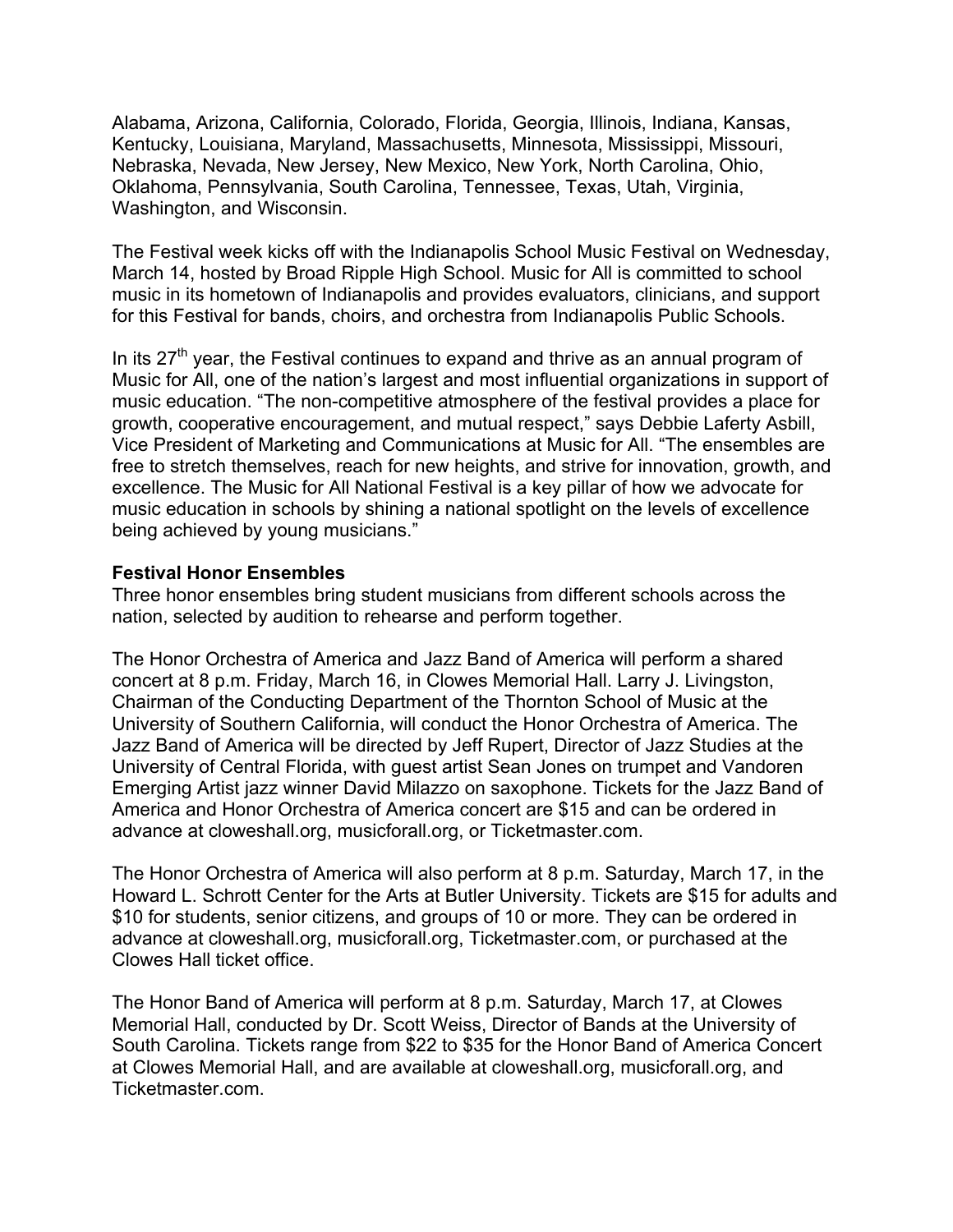#### **Chamber Music Concert**

The Music for All Chamber Music Concert will take place at 8 p.m. Saturday, March 17 at the Christel De Haan Fine Arts Center at the University of Indianapolis. The concert will feature the classical winners Ryan Toher, clarinet, and Julian Velasco, saxophone, from the Vandoren Emerging Artists Competition and the Yamaha Performing Artist, Rex Richardson. The Vandoren Emerging Artists Competition awards classical and jazz clarinetists and saxophonists between the ages of 18 to 23. The winners have the opportunity to perform at the National Festival and travel to Paris to meet representatives from Vandoren. Tickets are \$15 and can be purchased directly at uindyarts.universitytickets.com.

## **National Concert Band Festival Tickets**

Tickets for the invited concert band performances of the National Concert Band Festival at Clowes Hall, Thursday through Saturday, March 15-17, range from \$6 to \$20 and can be ordered in advance at cloweshall.org, musicforall.org, Ticketmaster.com, or can be purchased at the Clowes Hall ticket office.

## **Orchestra America National Festival**

Tickets for the individual orchestra performances of the Orchestra America National Festival at Hilbert Circle Theatre, Thursday evening, March 15 and Saturday morning, March 17 are \$15 for both sessions, and can be ordered in advanced or purchased at the ticket office or on their website www.indianapolissymphony.org.

## **Free Admission Events**

Music for All is offering free admission to several concert events within the Festival. The free admission events include:

## **National Concert Band Festival - Invited Ensembles**

Thursday, March 15 6:00 p.m. - 9:15 p.m. Howard L. Schrott Center for the Arts, Butler University

Friday, March 16 8:30 a.m. - 5:45 p.m. Howard L. Schrott Center for the Arts, Butler University

## **Sandy Feldstein National Percussion Festival**

Thursday, March 15 4:30 p.m. - 9:30 p.m. Warren Performing Arts Center

Friday, March 16 8:30 a.m. - 1:30 p.m. Warren Performing Arts Center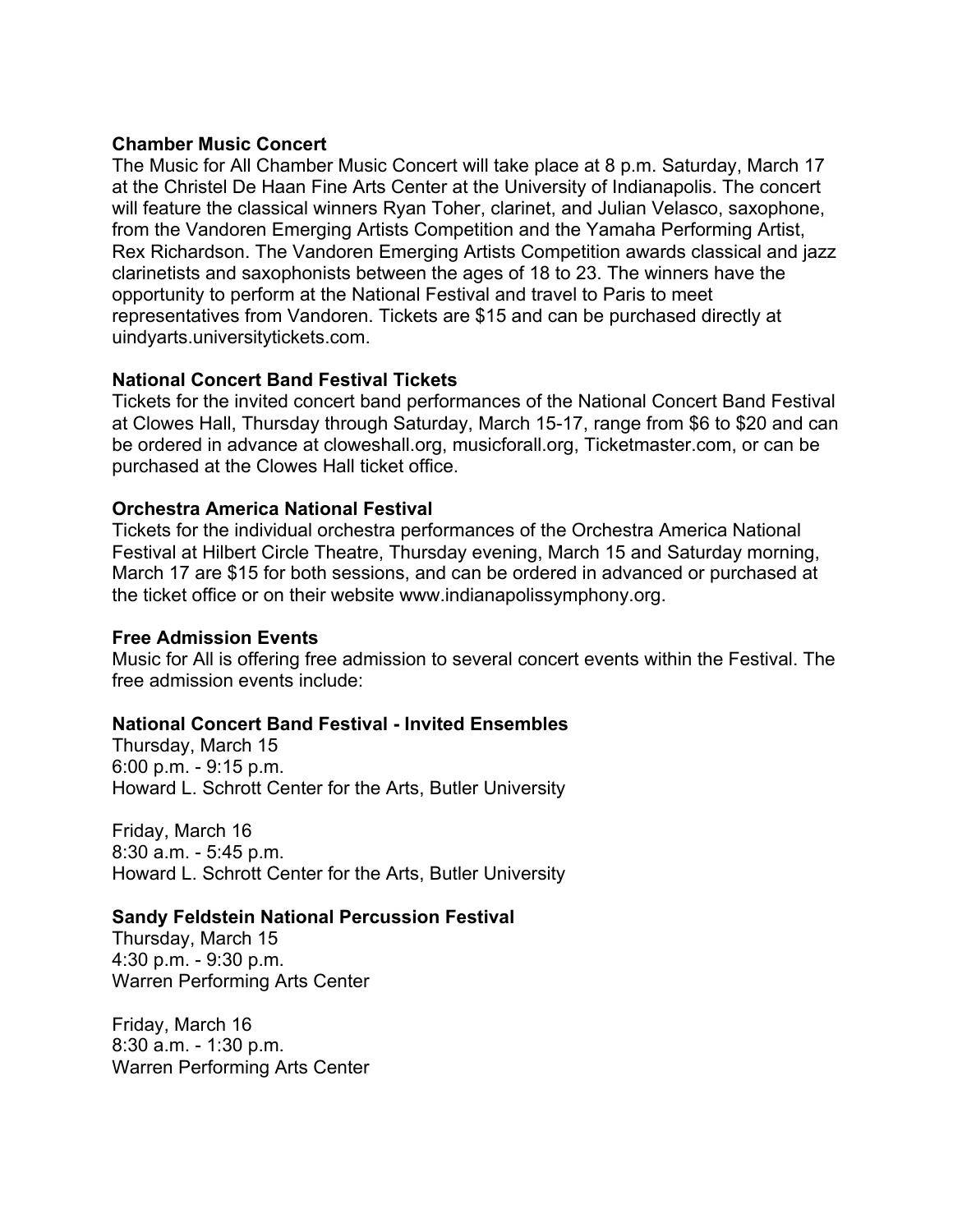## **National Choir Festival**

Friday, March 16 8:00 a.m. - 4:00 p.m. St. John the Evangelist Catholic Church

#### **Chamber Music National Festival**

Friday, March 16 8:30 a.m. - 3:45 p.m. Indiana Historical Society

#### **Middle School National Music Festival**

Saturday, March 17 8:00 a.m. - 1:15 p.m. Howard L. Schrott Center for the Arts, Butler University

A full schedule of Festival ensemble concerts, times and locations is available at www.musicforall.org/festival, or for more information call 800-848-BAND (2263).

#### **About Music for All**

Since 1975, Music for All, through its Music for All, Bands of America, Orchestra America, and choir programs, has been a destination and set the standard for scholastic music ensemble performance and music education advocacy. As a 501(c)(3) nonprofit educational organization, Music for All's mission is to create, provide, and expand positively life-changing experiences through music for all. Music for All's vision is to be a catalyst to ensure that every child in America has access and opportunity for active music making in his or her scholastic environment. Music for All serves more than 500,000 participants annually with programs that include 30+ annual events, including the Bands of America Grand National Championships and Regional Championships for marching bands, the Music for All Summer Symposium camp for students and teachers, the Music for All National Festival and Affiliate Regional Music Festivals for concert bands, orchestras, choirs, chamber ensembles, percussion ensembles, and the national honor concert band, jazz band, orchestra, and the Bands of America Honor Band that will march for the fifth time in the Rose Parade® in 2021.

## **Sponsor Information**

Music for All efforts are supported through sponsorships, including current partnerships with National Presenting Sponsor: Yamaha Corporation of America; Official Uniform Sponsor: Fred J. Miller, Inc.; Official Student Travel Partner: Music Travel Consultants; Official Performance Equipment Sponsor: Wenger Corporation; Corporate Sponsors: Ball State University, United States Marine Drum & Bugle Corps, Zildjian and Vic Firth Company, Visit Indy and the City of Indianapolis, and Strategic Advocacy Partner: NAMM; Associate Sponsors: Delivra, Vandoren, Director's Showcase International, REMO, Tresona Multimedia, and Woodwind & Brasswind. Music for All is also supported by the Indiana Arts Commission, Arts Council of Indianapolis, the Ball Brothers Foundation, Lilly Endowment Inc, George and Frances Ball Foundation, Allen